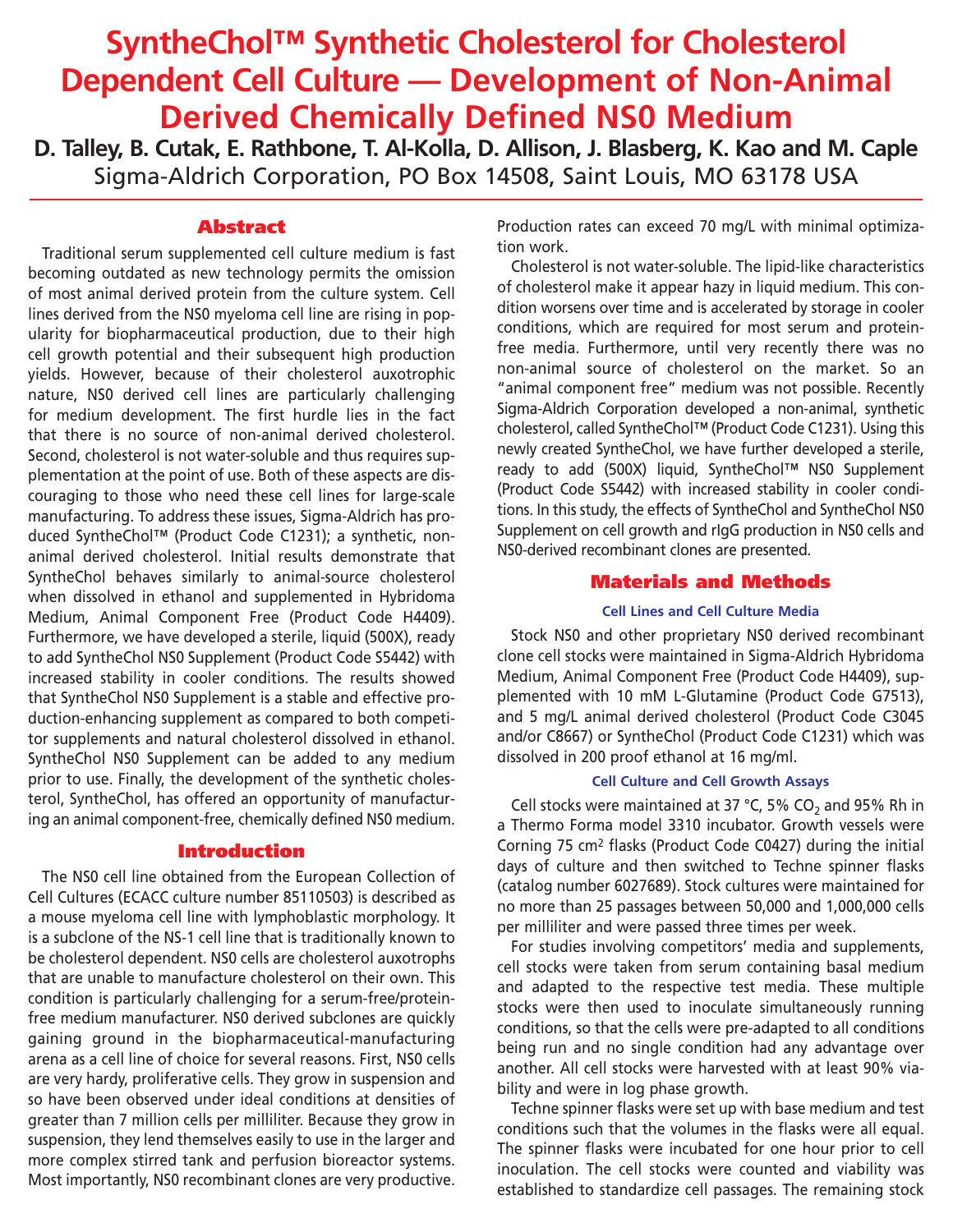cells were harvested by centrifugation and then resuspended in Sigma-Aldrich Hybridoma Medium, Animal Component Free with no cholesterol supplementation. A viable cell count was performed again. All assays were set up with the cell seeding density at 150,000 viable cell/ml. All assays included a no cholesterol control and a positive cholesterol (either sheep wool or SyntheChol where applicable) control. All reported results are the average of two replicate spinner flasks for each condition. Cell counts were done on a Scharfe Systems CASY-1 cell counter and viability was established on a hemocytometer by Trypan Blue dye exclusion method.

#### **Quantitation of Recombinant IgG**

Samples were centrifuged to remove cells at 1000 xG and supernatants were submitted for analysis. An affinity chromatography method was employed utilizing an analytical column designed for very rapid mass transport. The particle surface is coated with a cross-linked polymer, derived with recombinant protein G. The protein G has a high affinity for IgG under neutral conditions. The column does not retain other proteins such as albumin. After the unbound proteins have been washed from the column, the bound IgG is released by an acidic eluting solution. The amount of IgG in the subsequent peak is detected and quantitated by UV absorbance at 210 nm. This assay was performed using a Dionex model #AD 20 UV VIS detector with a Protein G cartridge from Applied Biosystems catalog number 2-1002-00.

#### **Mass Spectrometry**

Analytical comparison of animal-derived cholesterol (C8667) and SyntheChol (C1231), by reversed phase HPLC with UV and MS detection was performed using the following equipment and parameters: Waters 2690; Phenomenex C18 (2), 5 mm, 50 x 2 mm column; column temperature, 40 °C; isocratic mobile phase, 95% ACN 5%  $H<sub>2</sub>O$ ; flow 0.100 mL/min; injection volume, 10 µl; run time 20 min; Micromass LCT; ionization by positive ion atmospheric pressure chemical ionization (APCI).

## **Results and Discussions**

As shown in Figure 1, SyntheChol performs as well as both animal-derived cholesterol and fetal bovine serum in supporting NS0 cells growth.



**Comparison of Cell Growth with Animal-Derived and Synthetic Cholesterol (SyntheCholTM)**

**Figure 1. Comparison of animal-derived cholesterol and synthetic cholesterol (SyntheChol, Sigma C1231) in supporting NS0 cell growth.** Cell growth of NS0 cells were tested with Sigma hybridoma medium (H4409) supplemented with 2% FBS, 5 mg/L of animal-derived cholesterol and synthetic cholesterol. Both animal-derived and synthetic cholesterol were dissolved in Ethanol. The synthetic cholesterol exhibited growth characteristics comparable to the animal-derived cholesterol and FBS.

Furthermore, analytical data shows that the physio-chemical behavior of SyntheChol is in agreement with that of animal derived cholesterol (Figure 2). The two products have similar chromatographic profiles as displayed in Figure 2 (a-d). Although purity was not an objective of the analysis, the UV chromatograms show that the samples are quite pure. The only major peak detected was that of cholesterol. The two products yielded nearly identical mass spectra (background subtracted) see Figure 2 (e-f). The only major ion detected was m/z 369.40. The monoisotopic molecular weight of cholesterol is 386.3549. Under the ionization conditions the C-O bond is extremely labile and the loss of the OH group results in a carbocation with the monoisotopic mass of 369.3521. This is in agreement with the observed peak in the mass spectra. The accurate mass measured for C8667 was 369.3555. The accurate mass measured for C1231 was 369.3548. These two masses are in agreement within 0.7 mDa. Therefore these accurate masses indicate that the ions have the same empirical formula. Both accurate mass measurements were within a 4 mDa agreement with the expected  $[C_{27}H_{45}]+$  ion, m/z 369.3521.





**(c-d) cholesterol.** The corresponding background subtracted mass spectra are also shown (e-f). Both spectra display a base ion at m/z 369.40. The proposed fragmentation producing this ion is shown. Accurate mass measurements were performed, and indicate that the difference between animalderived and synthetic cholesterol was only 0.7 mDa. The chromatographic data and accurate mass measurements confirm the two analytes are identical species.

In Figure 3, the SyntheChol NS0 Supplement (Product Code S5442) is then shown to perform as well as SyntheChol dissolved in ethanol and is offered as a sterile, ready to add supplement with increased stability in cooler conditions. This has been demonstrated in spinner flask culture and bioreactors.

**SyntheChol NS0 Supplement (Sigma S5442) Support NS0 Cell Growth in Spinner Flask and Bioreactor**



**Figure 3. Comparison of NS0 cell growth in spinner flask and bioreactor with SyntheChol-EtOH and SyntheChol NS0 Supplement (Sigma S5442).** NS0 cell growth was tested with Sigma hybridoma medium (H4409) supplemented with 5 mg/L of SyntheChol dissolved in ethanol or supplemented with SyntheChol NS0 Supplement (Sigma S5442). Both formats of SyntheChol support similar cell growth in spinner flask and 5 L bioreactor.